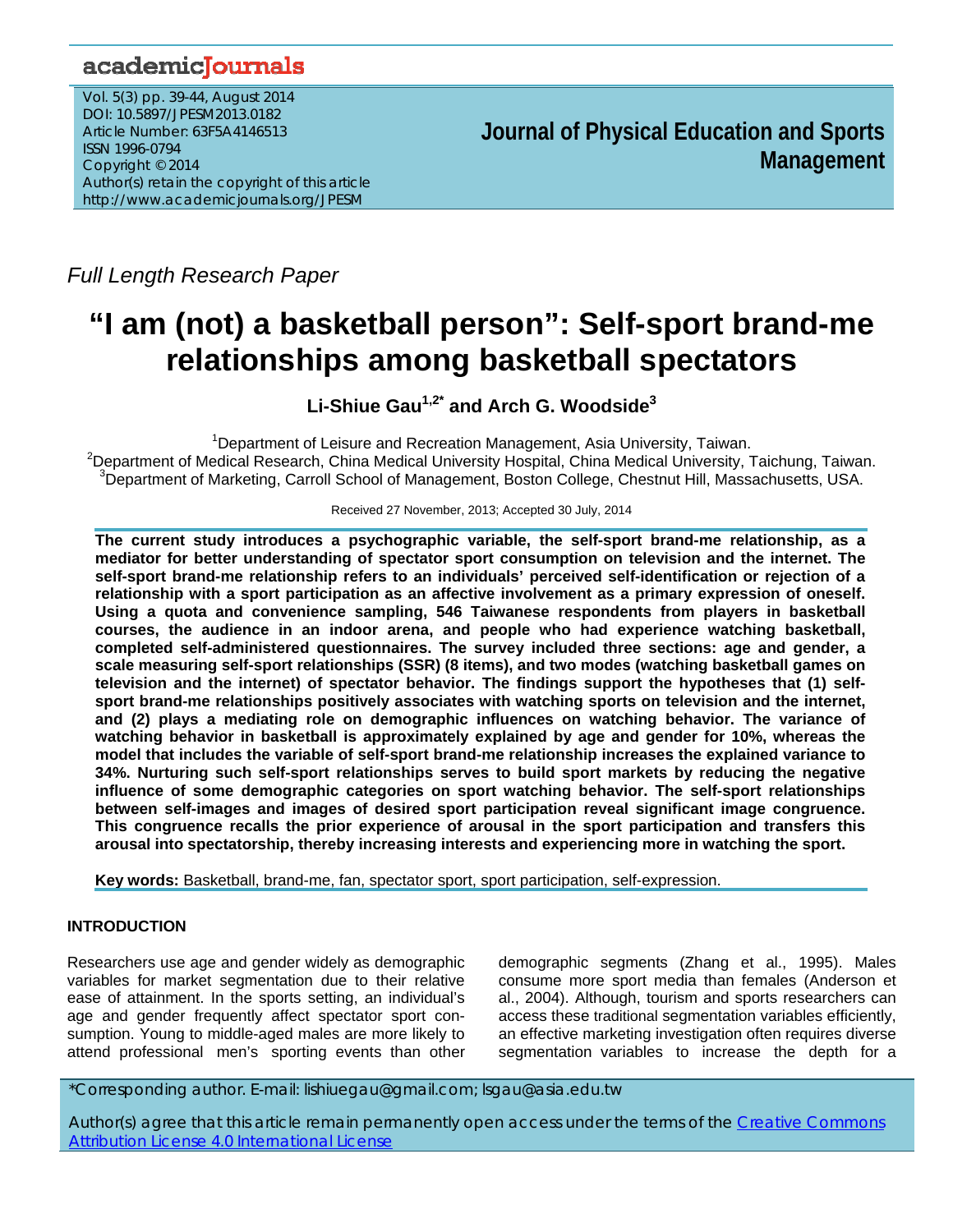successful marketing plan (Pitts and Stotlar, 2002). The current study introduces another psycho-graphic variable, self-sport brand-me relationship, as a mediator to better understand spectator sport consump-tion on television and the internet.

## **Age and gender as predictors of sport consumption**

Demographic variables such as age and gender are useful in predicting spectator sport consumption. For example, a probability sample in the nationwide social survey "2007 Taiwan Social Change Survey (TSCS)" (n = 2,147) shows that people who had watched sports live and on television (n=442, the mean age =36 years old) were significantly younger (*F*=211.19, *p*<.001) than people who had not watched sports live or on television (n=710, the mean age =51 years old). Particularly, because basketball requires high strength and quick rhythm, younger versus older fans may associate more likely with playing this sport (H1) and spend more time watching basketball games (H2). Gender differences may be the product of gender role socialization (Gill, 2002). High school boys have more favorable attitudes towards physical education than girls (Koca and Demirhan, 2004). Also, numerically more men watch more sports than women (Ganz and Wenner, 1991). Males may identify more strongly with being a fan and engage in more sport fan behavior than females (Dietz-Uhler et al., 2000). Consequently, H3 is that males are more involved in playing basketball and spend more time watching basketball games than females (H4).

# **Self-sport brand-me relationships**

An individual considers products not only for what they can do but also for what they mean (Hirschman and Holbrook, 1982; Levy, 1959) to extend, expand and strengthen the sense of the person's self (Ahuvia, 2005; Belk, 1988). A person engages a leisure activity not only for fun and relaxation but also for experiencing symbolic nature of the activity in terms of how much this participation defines "who I am" (Belk et al., 1982; Fournier, 1998; Holbrook and Hirschman, 1982; Mick, 1986). An individual might implicitly define self by symbols and express one's personality by engaged activities consciously or unconsciously (Mick, 1986; Sirgy, 1982). The individual infuses an activity with signs which portray confirmatory facts (Goffman, 1959), for example, indicating to self that, "I am a sports person who likes to participate in some sport." When the image of a sport is perceived congruent with a person's selfconcept, the person is motivated to participate in the sport (Oyserman, 2009). This identity-congruent sport participation is an identity-based leisure choice, resulting in a harmonious connection between the self and the sport—high congruence is the "self-sport brand-me

relationship". The self-sport brand-me relationship would send desired identity signals to others with the communication of the identity through a leisure preference (Berger and Heath, 2008). With a self-sport relationship to self-express oneself, the person would seem to live in a sport and more likely to watch the sport on television and on the internet because the watching behavior becomes part of oneself. The meaningful relationship can reinforce one's concept of self through the identity activity in which the relationship is grounded (Fournier, 1998). The relationship with sport may help express a significant aspect of self through mechanisms of self-worth and selfesteem in the sport participation and spectatorship. The self-sport brand-me relationship refers to an individuals' perceived self-identification or rejection of a relationship with a sport as an affective involvement as a primary expression of oneself (Little, 1976; McIntyre and Pigram, 1992). "I am a basketball person" or "I am not a basketball person" is an everyday example of a trope, implying brand-me relationships with the basketball. The use of "brand-me" here extends to a sport in general and not only a specific sports team. The affective involvement with a sport is demonstrable in multiple dimensions including a manifestation of the sport importance, enjoyment in the sport participation and self-expression through the sport (McIntyre and Pigram, 1992). The engagements in a sport provide clues about, "Who I am," by the activity symbolism. The activity symbolism refers to communicate nonverbally oneself and to achieve the satisfaction of self-expression through the choice of this leisure activity (Belk et al., 1982). The relationship between self and the desired sport participation reveals the congruence of self-images and images of the sport. The experience of arousal (Kerr, 1985) in participation of a sport associates closely within sport spectatorship, thereby increasing preference to watching the sport (McDonald et al., 2002). Consequently, H5 is that the self-sport brand-me relationship has a positive association with watching the sport on television and the internet. Stemming from the fact that psychological variables are usually mediating variables in the relationship between demographic variables and behavior (Cooper and Schindler, 2008), the self-sport brand-me relationship is likely to play a mediating role in the effects of age and gender on watching behavior (Figure 1). This model informs a more complex view of spectator sports consumption than considering demographic antecedents alone.

### **METHODOLOGY**

According to 2007 TSCS conducted by the Institute of Sociology in Academia Sinica and sponsored by the Ministry of Science and Technology, basketball is the most frequently played and watched sport in Taiwan. For this reason, basketball was chosen as a specific target sport in the current study. Based on this sport, a questionnaire was designed to collect data. Ethical approval was granted for this study by an appropriate university ethics panel. The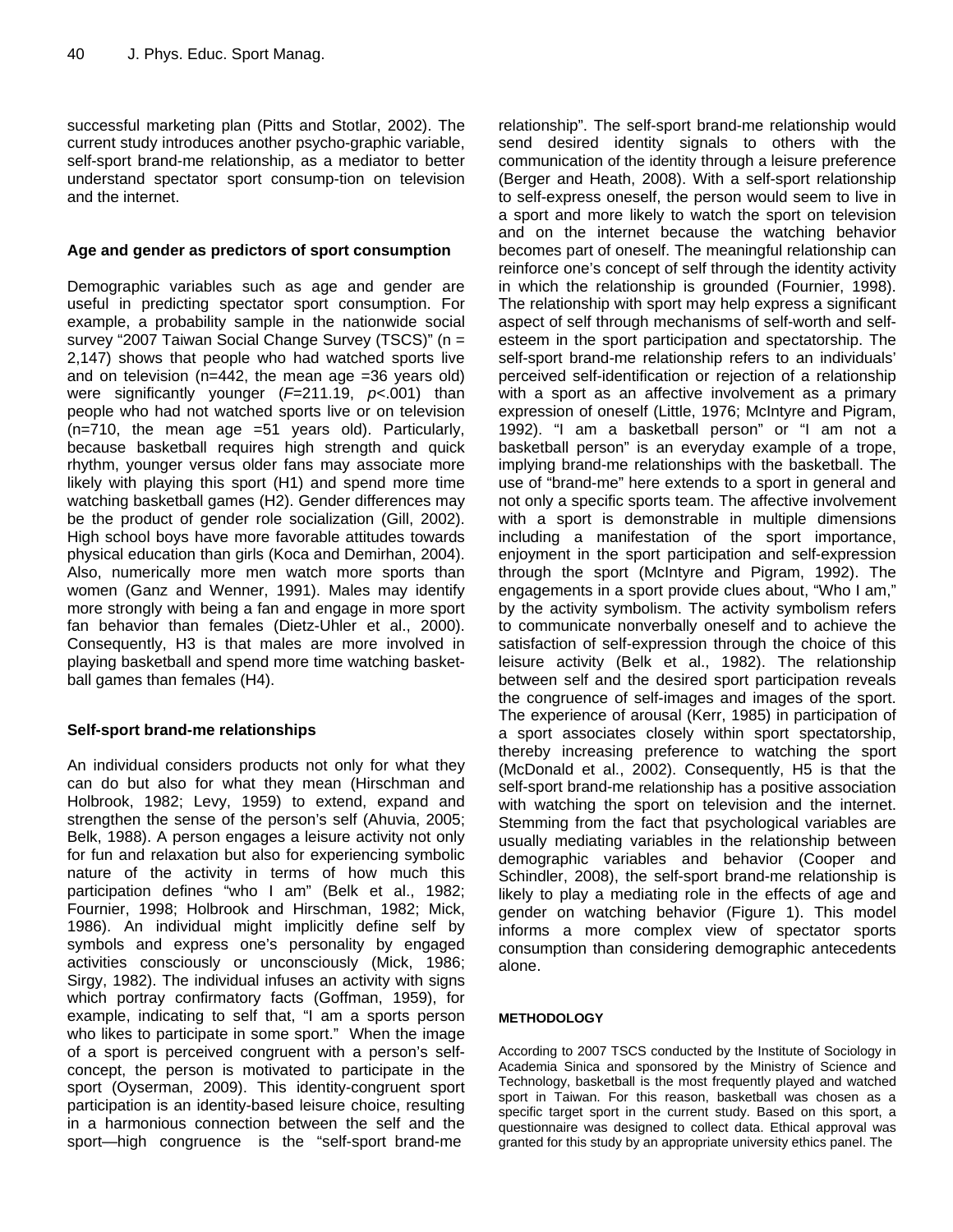

**Figure 1.** Self-sport brand-me relationship's mediating role and demographic influences on watching sports.

**Table 1.** Demographic and descriptive information of the sample.

|     |             | frequency |         |                | frequency |                          |                                           | frequency |
|-----|-------------|-----------|---------|----------------|-----------|--------------------------|-------------------------------------------|-----------|
| Age | $\le$ =19   | 178       | Watch   | $\Omega$       | 153       | Watch                    | 0                                         | 296       |
|     | $20 - 24$   | 259       | Sports  | $<$ 15 $m$ ins | 86        | <b>Sports</b>            | $<$ 15 $m$ ins                            | 79        |
|     | 25-29       | 42        | on TV   | $15-30$ mins   | 67        | on the                   | 15-30 mins                                | 62        |
|     | 30-34       | 15        | in an   | 30-60mins      | 69        | internet                 | 30-60mins                                 | 40        |
|     | 35-39       | 17        | Average | $1-2$ hrs      | 74        | in an                    | $1-2$ hrs                                 | 31        |
|     | 40-44       | 13        | Week    | $2-4$ hrs      | 46        | Average                  | $2-4$ hrs                                 | 14        |
|     | 45-49       | 11        |         | >4 hrs         | 48        | Week                     | $>4$ hrs                                  | 19        |
|     | 50-54       | 5         |         | Male           | 297       | Self-Sport               | Mean = $3.38$ (5 points)<br>$S.D. = 1.03$ |           |
|     | $\leq$ = 55 | 3         | Gender  | Female         | 245       | Brand-me<br>Relationship |                                           |           |

questionnaire includes the instruction for participants at the beginning, indicating the purpose of the research, confidentiality of the data management and anonymous data analyses. If the participants did not feel comfortable, they could return the questionnaire any time.

#### **Measures**

A questionnaire was developed, including three sections: age and gender, a scale measuring self-sport relationships (SSR) and two modes (watching basketball games on television and the internet) of spectator behavior (Table 1). The SSR scale has eight items: one item for the perceived level of knowledge about basketball and seven items for the affective involvement with basketball participation in terms of importance, enjoyment and self-expression (Little, 1976; McIntyre and Pigram, 1992) using 5-point Likert scale between 1 strongly disagree and 5 strongly agree. Three items of importance include playing basketball is important, meaningful and valuable activity for me. Two items of enjoyment were: playing basketball is an activity that makes me feel happy; I enjoy the activity of playing basketball. Two items of self-expression include, "When I play basketball, I can express myself; when I play basketball, I am pleased that others will see my performance." The Chinese version of the 8 items of the SSR scale was available in some of Chinese unpublished theses with reliable validity. Researchers adjusted the Chinese items. For example, original Chinese items were for cycling or artificial rock climbing, and this study changed the targets into playing basketball. A pilot study with participants of 30 college students and 121 people waiting at a train station was also conducted to insure the questions were clear for respondents to understand and answer.

#### **Data collection**

Because this study primarily examined the relationship between basketball participation (that is, self-sport brand-me relationships in playing basketball) and watching behavior, the sample included three parts: the basketball participants, the basketball audience in the indoor arena, and people who had any experiences in watching basketball games. Using a quota and convenience sampling, questionnaires were distributed in basketball courses to the players, in the live games of Taiwan's Super Basketball League (SBL) to the audience, and in other places to people who had any experiences in watching basketball. Participants in basketball courses were supposed to have comparatively high self-sport brand-me relationships in playing basketball and the audience in the live games was supposed to have comparatively high watching behavior, whereas respondents recruited from other places were supposed to have comparatively low self-sport brand-me relationships in playing basketball and watching behavior. Such data composite would provide enough variance of variables to test their relationships in the model. Using paper-and-pencil, respondents were asked to complete the self-administered questionnaire and returned it to the researchers. In basketball courses, 100 players answered the questionnaire when they took a break. In the basketball indoor arena, 165 people attending SBL games returned the questionnaires before the games or during the half-time interval. For other places, questionnaires were distributed in university classes to 58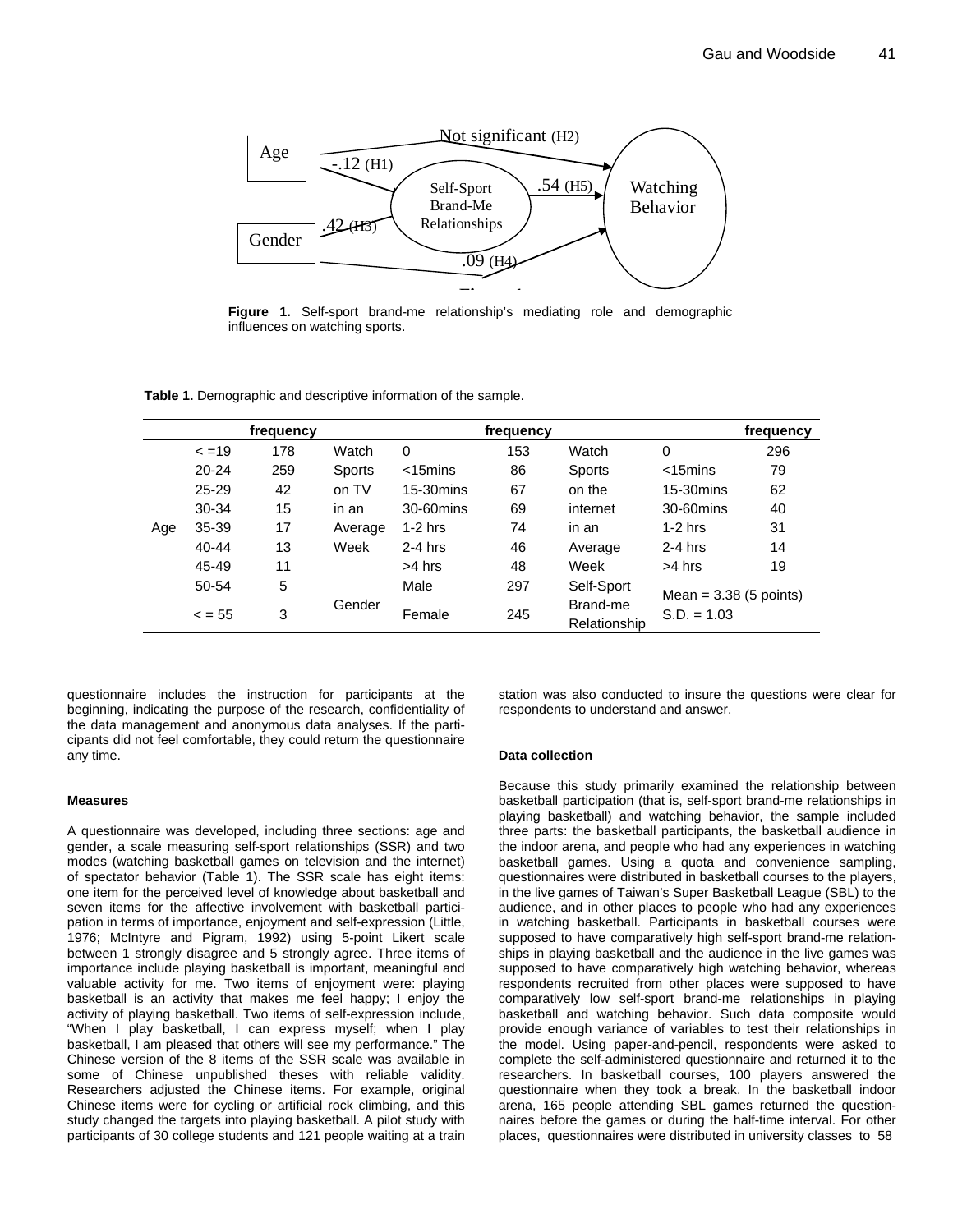|  |  | Table 2. The correlation matrix among variables. |  |  |  |
|--|--|--------------------------------------------------|--|--|--|
|--|--|--------------------------------------------------|--|--|--|

|                                                  | Aae      | Gender           | <b>Self-Sport Brand-me Relationships</b> |
|--------------------------------------------------|----------|------------------|------------------------------------------|
| Gender (male=1, female=0)                        | $-0.11*$ |                  |                                          |
| Self-Sport Brand-me Relationships -0.16** 0.43** |          |                  |                                          |
| <b>Watching Behavior</b>                         |          | $-0.12**$ 0.31** | $0.57**$                                 |

\**p*<.05, \*\**p*<.01

students, and they also helped recruit 140 participants from their friends or relatives to answer the questionnaires. In order to have diverse sources of the sample, it took a weekend to collect data in a public train station. People in the station were approached with a brief explanation about this study. If one agreed to participate, a blank questionnaire and a pen were provided. In the station, 94 participants returned the questionnaires. Totally, 600 questionnaires were distributed in all places, 557 questionnaires were returned (return rate = 93%). Because more than half of questions were not answered, 11 questionnaires were considered not valid and discarded. In total, 546 questionnaires in the survey were used. The sample consisted of 245 females (45%) and 297 males (55%) (4 with missing data on this gender question). The sample had 47% (n=259) between 20 and 24 years old and 33% (n=178) below 19 (Table 1). The level of reliability of the two modes of spectator behavior was 0.71 (Cronbach alpha), whereas the reliability of the self-sport relationship scale was 0.96. Both reliabilities exceed the recommended level 0.70 (Nunnally and Bernstein, 1994).

### **FINDINGS**

As testing a single model was insufficient by itself because in every case there were many other possible similar models that might explain relationships in the data (Meehl and Waller, 2002), the current study compares regression models to examine the extent of mediating effects. Prior to presenting the results of three regression models and mediating effects, using a correlation matrix that includes all variables in a table provides descriptive information and examines whether the problem of collinearity exists among independent variables of regression models.

### **The correlation matrix**

Because the ordinal scale of age had the same distance for every five years, it was treated as interval to calculate age's correlations with other variables. Results of the correlation matrix among variables showed that male respondents were slightly younger than female respondents (Table 2). The younger the respondents were, the higher the self-sport brand-me relationships and watching behavior were (Table 2). This result was similar to that from the nationwide probability sample in "2007 Taiwan Social Change Survey (TSCS)". Male respondents had higher self-sport brand-me relationships and watching behavior than female respondents (Table 2). This finding was similar to the finding from TSCS. The correlation

between self-sport brand-me relationships and watching behavior was high (0.57) (Table 2). The absolute correlation values among independent variables were not high (between 0.11 and 0.43) (Table 2), indicating the problem of collinearity in regression models does not occur.

### **Three regression models**

Linear regression analyses were conducted with all independent terms entered into the alternative models in the investigation. Variables were included in three regression equations. The first regression model used the self-sport relationship as the dependent variable and age and gender as independent variables. The tolerances of collinearity statistics were 0.99 for both age and gender much higher than 0.10, indicating no collinearity among independent variables (Hair et al., 2009). The results (adjusted  $R^2 = 0.20$ ) of the first regression analysis showed that the standardized regression coefficients were all statistically significant for age (standardized beta  $= -0.12$ ,  $p = .003$ ) and for gender (standardized beta  $=$ 0.42, male=1, female=0, *p*<.001) (Figure 1 and Table 3). These results support H1 that the younger respondents associate more probably with playing basketball than the older and support H3 that males are more involved with playing basketball than females. The second regression model used the watching behavior as the dependent variable, and age, gender, and the self-sport relationship (SSR) as independent variables. The tolerances were 0.97 for age, 0.81 for gender, and 0.82 for SSR much higher than 0.10, indicating no collinearity among independent variables (Hair et al., 2009). The results (adjusted  $R^2 = 0.34$ ) of the second regression analysis showed that standardized coefficients were statistically significant for gender (standardized beta  $= 0.09$ , male=1, female=0, *p*=.03) (supporting H4) and for self-sport relationships (standardized beta = 0.54, *p*<.001) (supporting H5), but not significant for age (Figure 1 and Table 3). H4 is that males spend more time watching basketball games than females; H4 receives support. H5 is that the self-sport relationship has a positive association with watching basketball and also receives support. The third regression model includes age and gender (without the self-sport relationship) as independent variables and the watching behavior as the dependent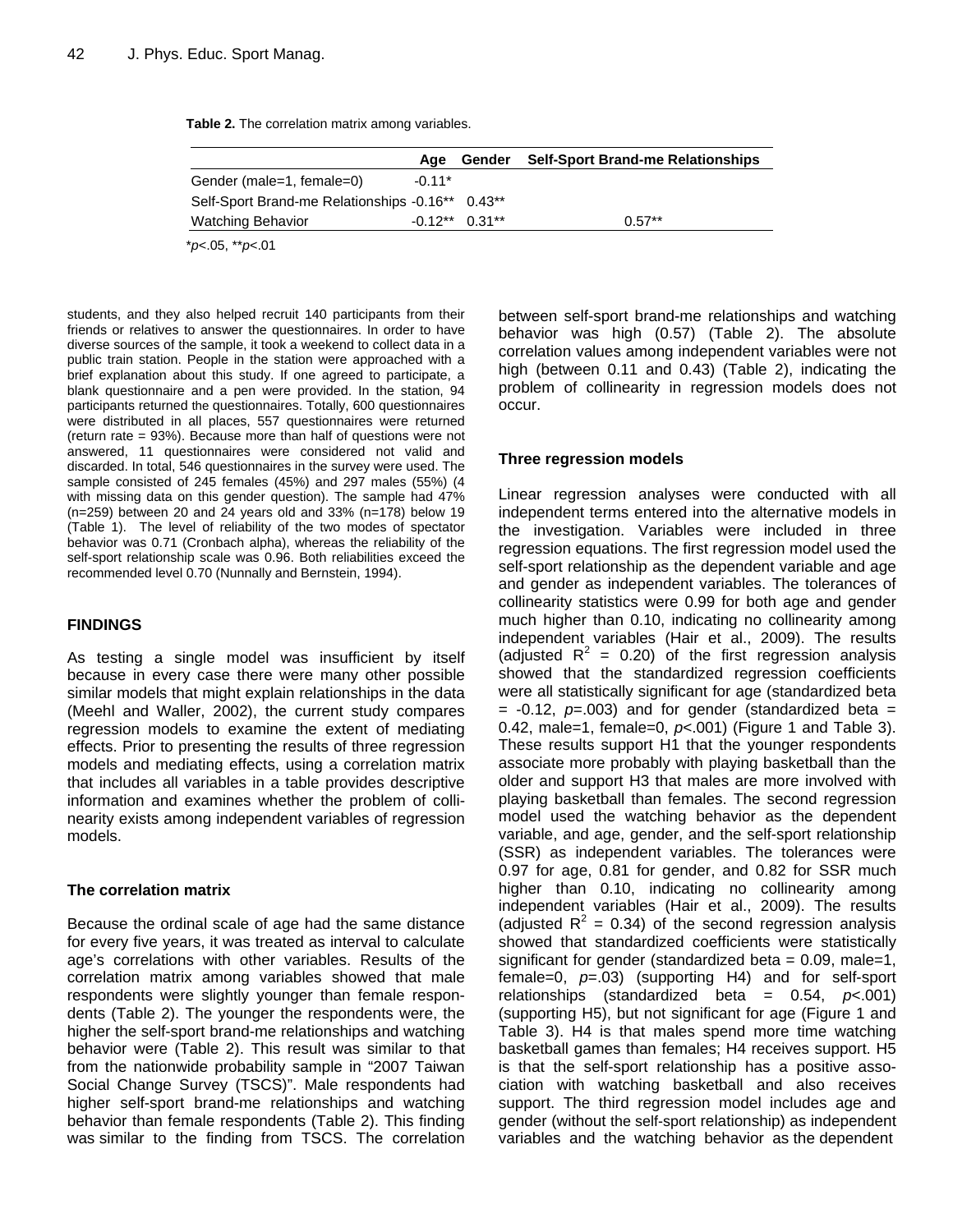**Regression model 1 Regression model 2 Regression model 3**  Dependent variable Self-sport brand-Me relationships Watching behavior Watching behavior Independent Variables (Standardized Betas) Age (-0.12)  $\qquad \qquad$  Age (n.s.)  $\qquad \qquad$  Age (-0.09) Gender (0.42) Gender (0.09) Gender (0.30) Self-sport Brand-me Relationships (0.54) Adjusted  $R^2$  0.20 0.34 0.10  *F* and *p* values 65.80, *p* < 0.001 89.37, *p* < 0.001 30.81, *p* < 0.001

**Table 3.** Results of regression analyses.

Note: n.s. = not significant

variable. The tolerances were 0.99 much higher than 0.10 for both age and gender, indicating no collinearity. The results (adjusted  $R^2 = 0.10$ ) of the third regression analysis showed that standardized regression coefficients were all statistically significant for age (standardized beta  $= -0.09$ ,  $p = .037$ ) and for gender (standardized beta  $=$ 0.30, male=1, female=0, *p*<.001) (Table 3).

#### **Assessment of mediation**

The study includes four steps to assess the mediating effects (Baron and Kenny, 1986; Gau et al., 2007) of SSR through a series of regression analyses. The first step examined whether the independent variables affected the mediator. The analyses of the first regression model showed that age and gender significantly affected SSR (Table 3). The second step examined whether the mediator (SSR) affected the dependent variable that was, watching behavior in this study. The analysis of the second regression model showed that SSR positively influenced watching behavior (Table 3). The third step examined whether or not independent variables affected the dependent variable when excluding the mediator. The analysis of the third regression model showed that age and gender significantly affected watching behavior (Table 3). The fourth step examined whether the coefficients of independent variables became non-significant (that is, full mediation) or reduced (that is, partial mediation) when the mediator was included in the model. Compared to the regression coefficient in the third model that excluded the mediator SSR, the regression coefficient of gender in the second model that included SSR reduced from 0.30 to 0.09 whereas the absolute values of regression coefficients for age decreased from - 0.09 in the third model to non-significant in the second model (Table 3). These findings indicated the mediating effects of self-sport relationships on the demographic influences on watching sports in television and the

internet. SSR partially mediated the relationship between gender and watching behavior, and fully mediated the relationship between age and watching behavior. Therefore, H2 indicates that the younger respondents spend more time watching basketball games than the older receives partial support because the influence of age on watching behavior was only indirect through the mediator SSR. Watching sports requires less physical challenge than playing sports and this perspective might explain why age does not directly influence watching behavior.

### **DISCUSSION AND CONCLUSION**

The results confirm prior studies demonstrating age and gender differences in self-sport brand-me relationships (Dietz-Uhler et al., 2000; Ganz and Wenner, 1991; Koca and Demirhan, 2004). Using the specific sport basketball as a target, the current study supports the hypothesis that the self-sport brand-me relationship has a positive connection with the watching behavior. Shamir and Ruskin's (1984) failure to show strong relationships between involvement in physical activity and the level of spectatorship may be due to their research design not including the use of a specific sport as a target. The self-sport relationships between self-images and images of desired sport participation revealed significant image congruence (Belk et al., 1982; Oyserman, 2009). This congruence may recall the prior experience of arousal in participation and transfer this arousal into spectatorship, thereby increasing interest in watching the sport (McDonald et al., 2002). The self-sport brand-me relationship plays the mediating role in the demographic effects on watching sports behavior. Particularly, the self-sport relationship fully mediates the relationship between age and viewing behavior. Thus, nurturing such self-sport relationships can serve to build markets for sports by reducing the negative influence of some demographic categories on